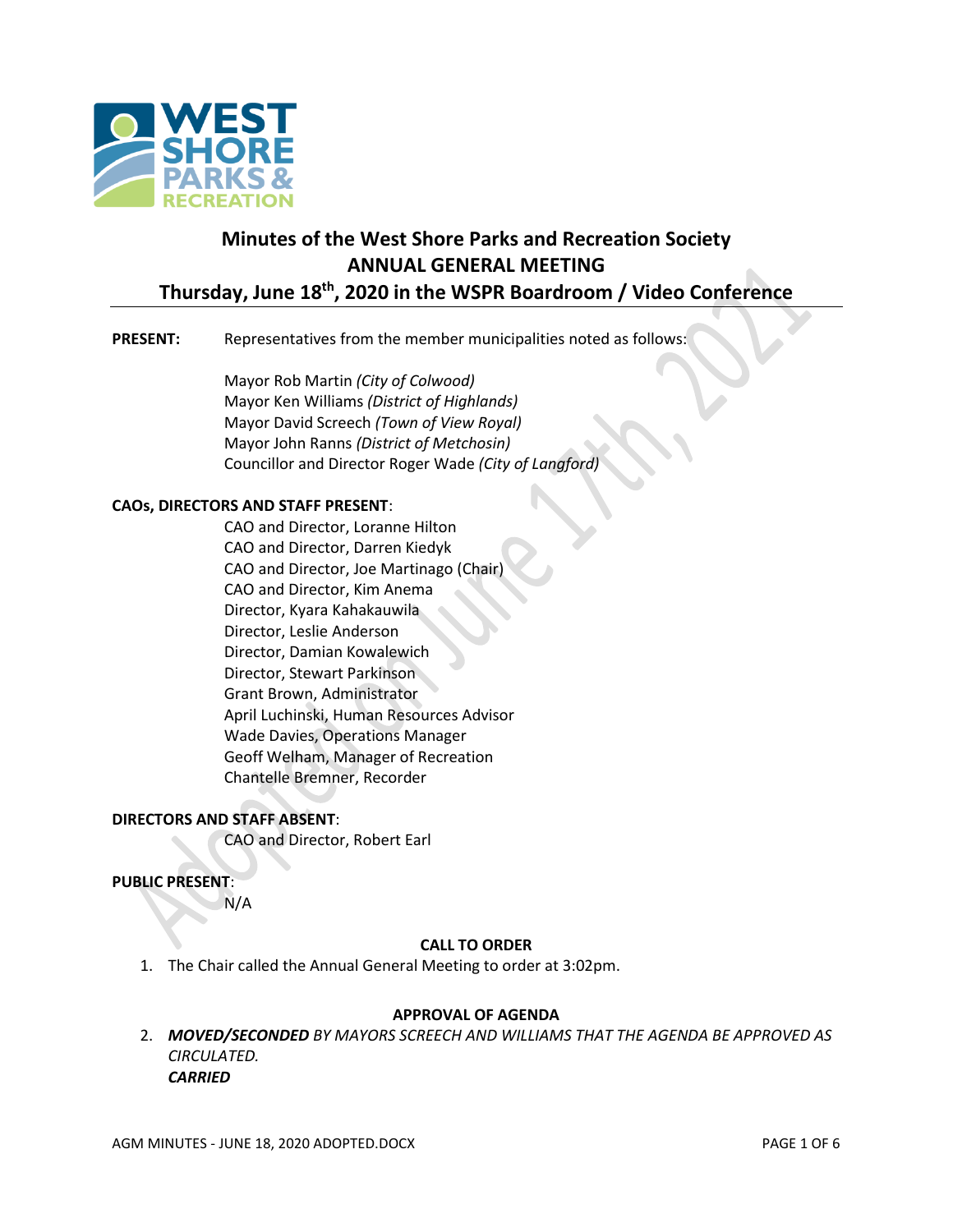## **APPROVAL OF MINUTES**

3. *MOVED/SECONDED BY MAYORS RANNS AND SCREECH THAT THE MINUTES OF THE 2019 ANNUAL GENERAL MEETING BE APPROVED AS CIRCULATED. NO OMMISSIONS, NO ERRORS. CARRIED*

### **NEW BUSINESS**

### 4. **a) Annual Report from the Board**

*Geoff Welham, Manager of Recreation presented the 2019 Annual Report. A PowerPoint presentation was given to include the following highlights:*

- $\triangleright$  The transformation of the curling rink to the Indoor Sports Complex.
- $\triangleright$  The growth of Pickleball and the use of the courts in the Indoor Sports Complex.
- $\triangleright$  The development of the Inclusion Committee.
- $\triangleright$  The 1<sup>st</sup> dog swim fundraiser at the beginning of the annual maintenance shutdown, with proceeds benefitting the BCSPCA.
- $\triangleright$  The initiative funded by Island Health to provide physical literacy markings for use within 12 recreation centres to encourage the development of fundamental movement skills.
- $\geq$  \$102,000 was received in reoccurring grant funding during 2019.
- $\geq$  \$2.34 million was received in new grant funding during 2019.
- ➢ There was a 27% increase in gross program registration revenue from 2018.
- $\triangleright$  There was a slight decrease in facility rentals from 2018.
- ➢ Admission and pass revenue increased by 7% from 2018.

## *MOVED/SECONDED BY MAYORS WILLIAMS AND RANNS THAT THE REPORT BE APPROVED AS PRESENTED.*

*CARRIED*

## **b) 2019 Audited Financial Statements**

*Lenora Lee, KPMG presented the report:*

- $\triangleright$  The audit was conducted in March 2020 and was declared clean with no errors.
- $\triangleright$  The audit showed an increase in program revenue and grant funding. Contributed advertising from contra agreements continues to grow. Capital projects included a new roof, pool liner, and acid pump delivery system, the replacements of air handling units, and upgrades to media outlets.
- There was a small deficit of \$7,468.
- ➢ The financial position of West Shore Parks & Recreation Society is described as healthy with financial assets around \$3.4 million, non-financial assets around \$1.3 million and financial liabilities around \$2.3 million.
- $\triangleright$  Total revenue for 2019 was \$12.278 million and increased by 6.81% in 2019.
- ➢ Total expenses for 2019 was \$12.285 million and increased by 8.92% in 2019.
- $\triangleright$  West Shore Parks & Recreation Society's accumulated surplus represents \$1.788 million in major repair and maintenance reserve, \$1.041 million in tangible capital assets, \$132,615 in equipment replacement reserve, and a portion of unfunded members' capital assets being funded through the operating surpluses and paid for over a 20 year period equalling (\$537,107).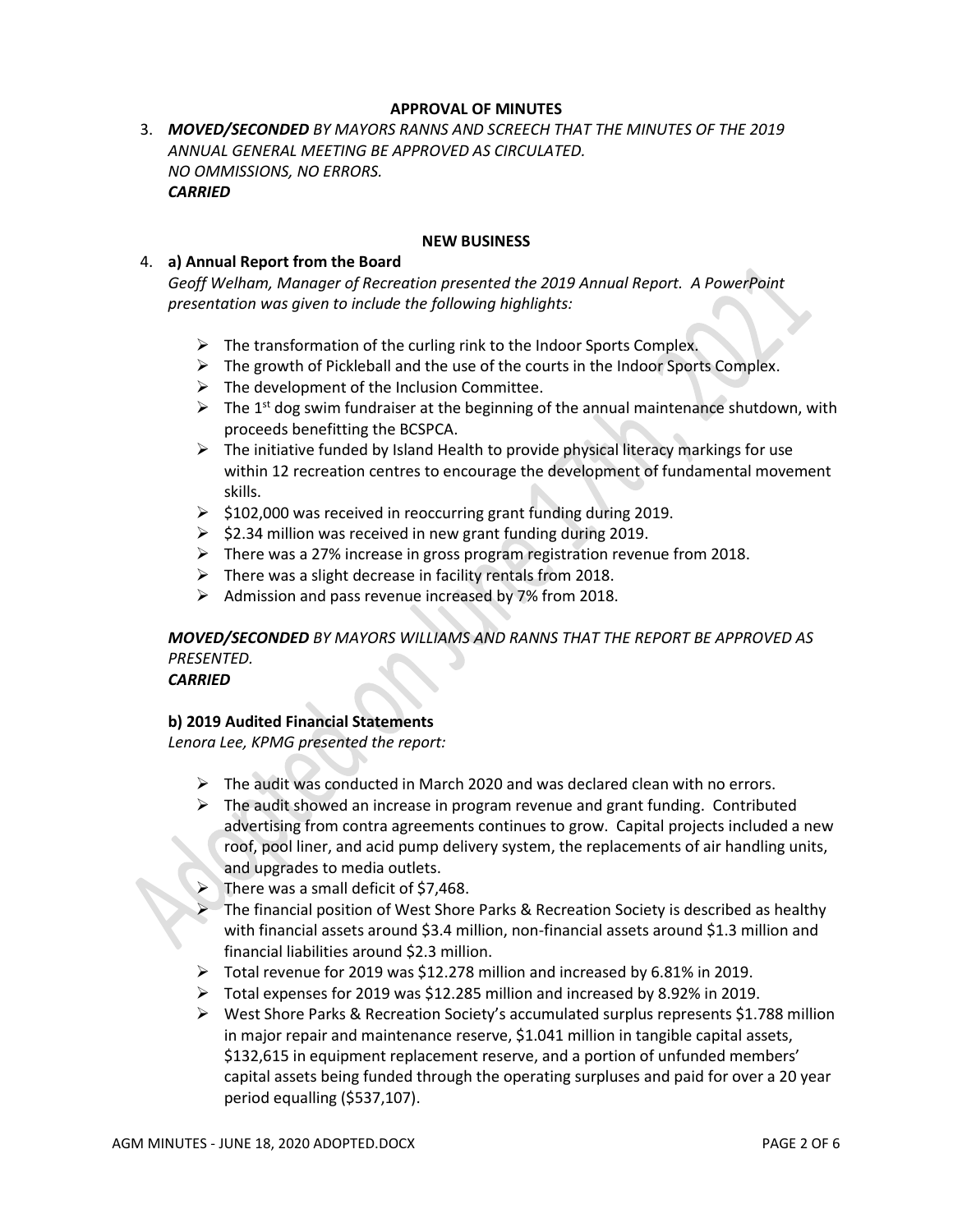It was asked what projections were made for the remainder of 2020 given the circumstances surrounding COVID-19.

Administrator, Grant Brown indicated that staff met with the board and it was determined that the Q Centre ice would be available as of July  $13<sup>th</sup>$  and the JDF Arena ice and the JDF Pool would not be opening due to operating costs.

*MOVED/SECONDED BY MAYORS MARTIN AND WILLIAMS TO RECEIVE THE AUDITED STATEMENTS AS PRESENTED. CARRIED*

### **c) Appointment of an Auditor**

*Finance Committee Chair, Kim Anema highlighted the following:*

WSPRS put out an RFP for External Audit Services for 2020-2024 tax years as the previous 5-year term with KPMG has expired. Two submissions were received and KPMG was selected as the successful proponent due to the cost-effectiveness of their services and their excellent and current working relationship with WSPRS.

The Finance Committee recommends that the Members approve the appointment of KPMG as the auditors for WPSRS for 2020.

*MOVED/SECONDED BY MAYORS WILLIAMS AND MARTIN THAT KPMG BE HIRED FOR 2020 AS AUDITORS FOR THE WEST SHORE PARKS AND RECREATION SOCIETY. CARRIED*

### **d) Special Resolutions**

*Finance Committee Chair, Kim Anema highlighted the following:*

Director and Finance Committee Chair, Kim Anema went through the proposed special resolutions for amendment of the WSPRS bylaws.

*MOVED/SECONDED BY MAYORS MARTIN AND WADE THAT THE SPECIAL RESOLUTIONS PRESENTED BE APPROVED FOR AMENDMENT OF THE SOCIETY'S BYLAWS. CARRIED*

## **d) Board Reports**

i. Chair remarks *Board Chair, Joe Martignago provided the following remarks:*

Board Chair, Joe Martignago commented that as indicated by the report given by consultant, Jonathan Huggett of his review of efficiencies and operations, that WSPRS has capable staff that provide superior service to the members of our communities. WSPRS staff carry out the board's directions and wishes as best as they can and manage the facility within the parameters that are set out by the board.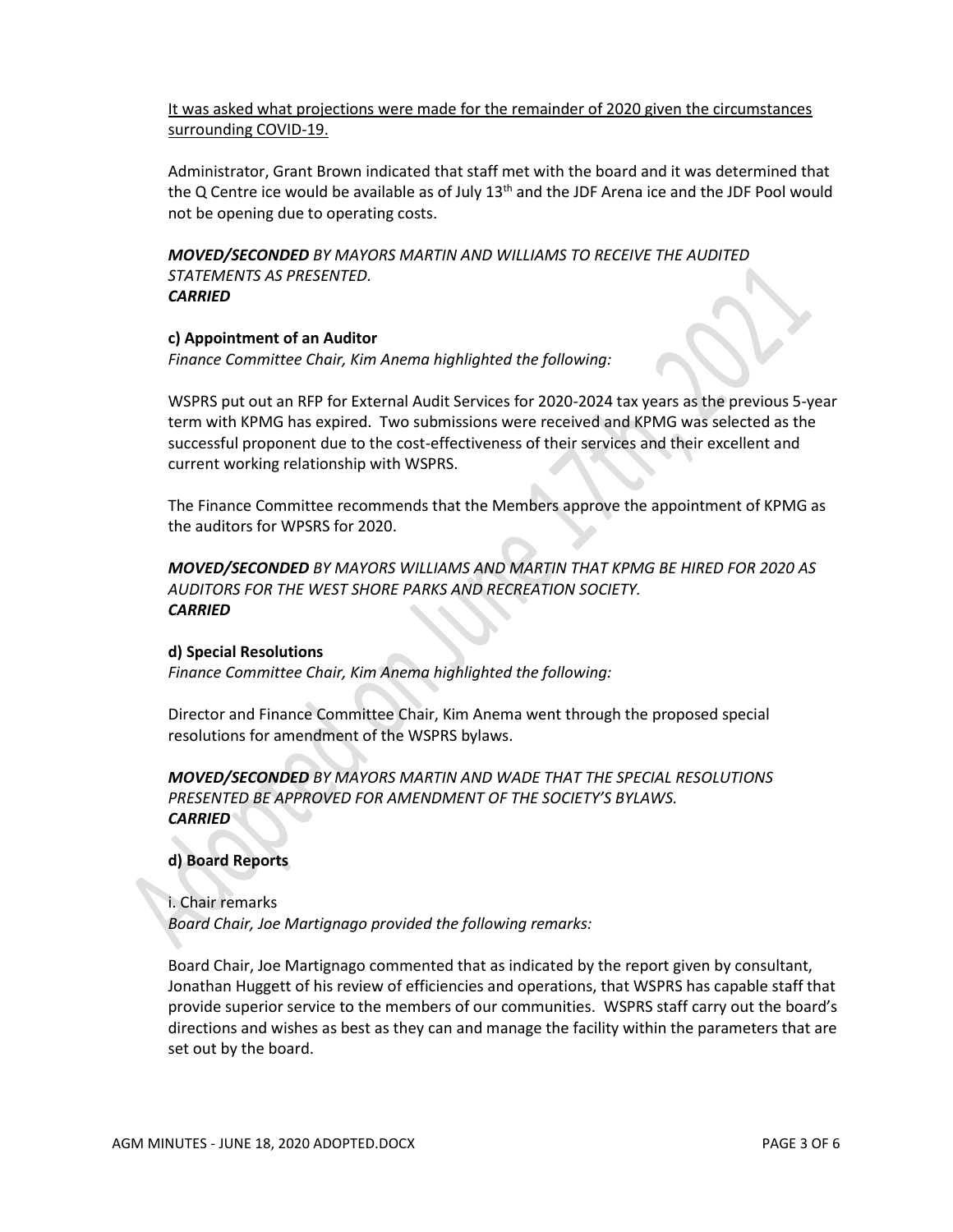ii. Finance *Finance Committee Chair, Kim Anema provided highlights of the report:*

- $\triangleright$  While the decision to close the curling rink in 2019 proved to be a difficult one, it opened up more possibilities for user groups like pickleball and once the facility can be re-opened, other user groups like baseball, soccer, basketball etc.
- ➢ WSPRS is a leader with respect to the recovery of 55% of our costs.

## *MOVED/SECONDED BY MAYORS SCREECH AND RANNS THAT THAT THE FINANCE REPORT BE APPROVED AS PRESENTED.*

## *CARRIED*

It was asked if the owners will be meeting to discuss capital planning for West Shore Parks & Recreation. It was decided that a meeting would be planned for the fall.

It was commented that assigning the CAOs from each municipality to the WSPRS Board of Directors has been successful.

### iii. Strategic Plan Update

*Administrator, Grant Brown provided the following report:*

The Strategic Plan aligns with the key trends facing BC communities:

- ➢ Staffing
	- o #1 recreation and parks issue in BC, in particular the aquatics field.
- $\triangleright$  Operations and Funding
	- o Communities are struggling to do more with less from balancing budget pressures and affordability, to operating and infrastructure improvements.
- $\triangleright$  Demands and Facility Spaces
	- o Population growth is diving greater demand for local facilities and spaces from the need for increased services and programs to new or upgraded infrastructure.
- ➢ Aging Infrastructure
	- Managing aging recreation and park assets is something that all communities are grappling with from the need to upgrade to changing community needs and desires.
- ➢ Community Engagement
	- $\circ$  Communities across BC are changing and so are the ways residents engage with their local recreation and parks. Challenges related to ensuring programs and facilities are inclusive and engaging to increasingly diverse populations.

The Strategic Priorities for 2019:

- ➢ Strong Relationships
	- o WSPRS was one of 16 co-hosts across the country of National Indigenous Peoples Day at Royal Roads University.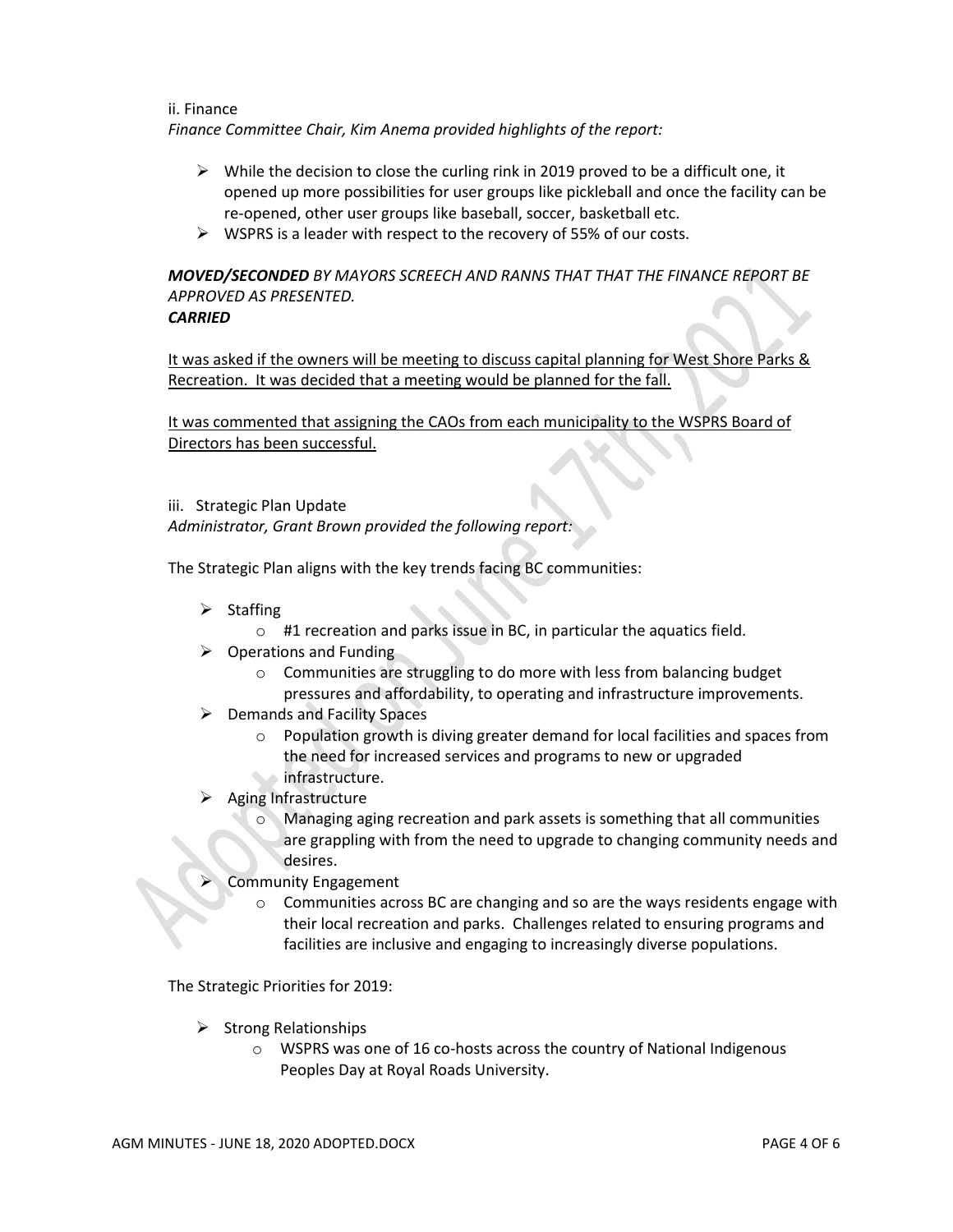- o PLAY Sooke/Westshore continues to grow its training opportunities with the promotion and running of physical literacy workshops.
- o The 'Physical Literacy Indoor and Outdoor Floor Markings," regional initiative project was rolled out at WSPRS and 12 other recreation facilities in Greater Victoria.
- ➢ Sustainable Operations
	- $\circ$  Recipient of a \$1,298,217 grant from the Investing in Canada Infrastructure Program – Community, Culture, and Recreation which will be used for the JDF Arena upgrades.
	- o Recipient of a \$1 million grant from UBCM as part of Community Child Care Space Creation program and \$2,799,465 from the BC New Spaces fund which will be used to develop the new child care area on the upper floor of the JDF Recreation Centre.
	- o The curling rink was closed and plans drafted to convert the space into an Indoor Sports Complex that includes 2 sport floor surfaces, a modular artificial turf field, walk draw divider curtains and new sports equipment.
- ➢ Excellence in Service Delivery
	- $\circ$  In partnership with SD #62, WSPRS operated a physical literacy program at David Cameron School that takes place outdoors, rain or shine, with a physical and nature literacy focus.
	- o WSPRS hosted the Senior Men's Lacrosse Mann Cup Victoria Shamrocks vs. Peterborough Lakers. The series went 5 games and a total of 10,803 spectators attended the series with the Lakers eventually winning.
	- o The 2019 IIHF World Junior Hockey Championship training camp exhibition games and team practices were hosted in The Q Centre.
		- ➢ Innovation and Leadership
	- $\circ$  Skatepark Coalition The creation of the West Shore skate park in the JDF Lower Park continued to gain community swell and support.
	- o The Inclusion Committee continued their work by drafting a terms of reference and inclusion policy.
	- o WSPR hosted its first ever dog swim to kick off this year's annual pool maintenance closure.
	- o In partnership with other organizations in the community, WSPRS helped to broaden youth engagement by offering workshops and training for youth service providers.

It was asked what the status is on the skatepark project.

Staff expressed that the project is in the same place as it was last time the owners met. Going forward, the project will be included in the 5-year capital plan.

*MOVED/SECONDED BY MAYORS WILLIAMS AND SCREECH THAT THE REPORT BE APPROVED AS PRESENTED. CARRIED*

## **OLD BUSINESS**

5. N/A